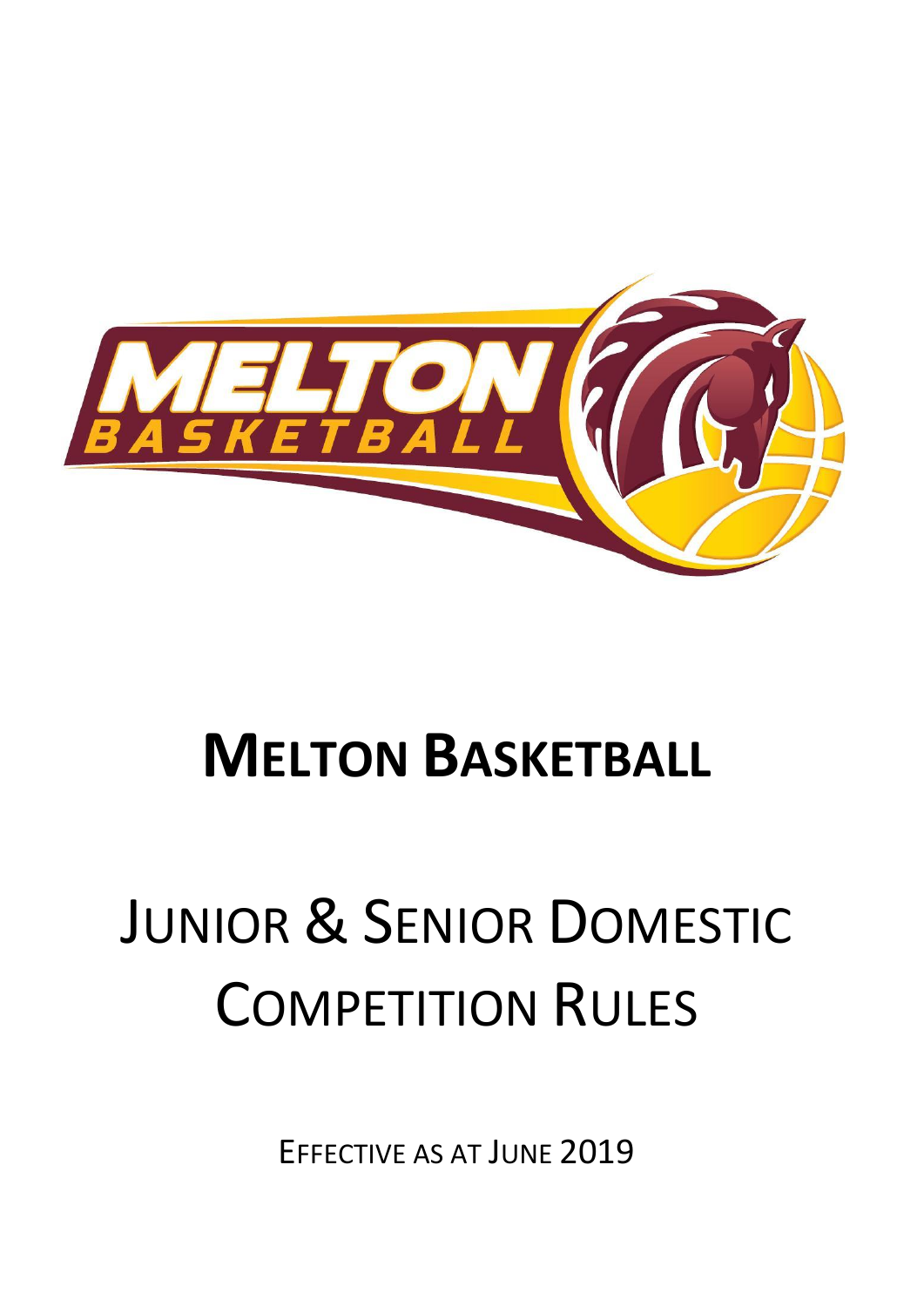### **CONTENTS**

| 1.  |  |
|-----|--|
| 2.  |  |
| 3.  |  |
| 4.  |  |
| 5.  |  |
| 6.  |  |
| 7.  |  |
| 8.  |  |
| 9.  |  |
| 10. |  |
| 11. |  |
| 12. |  |
| 13. |  |
| 14. |  |
| 15. |  |
| 16. |  |
| 17. |  |
| 18. |  |
| 19. |  |
| 20. |  |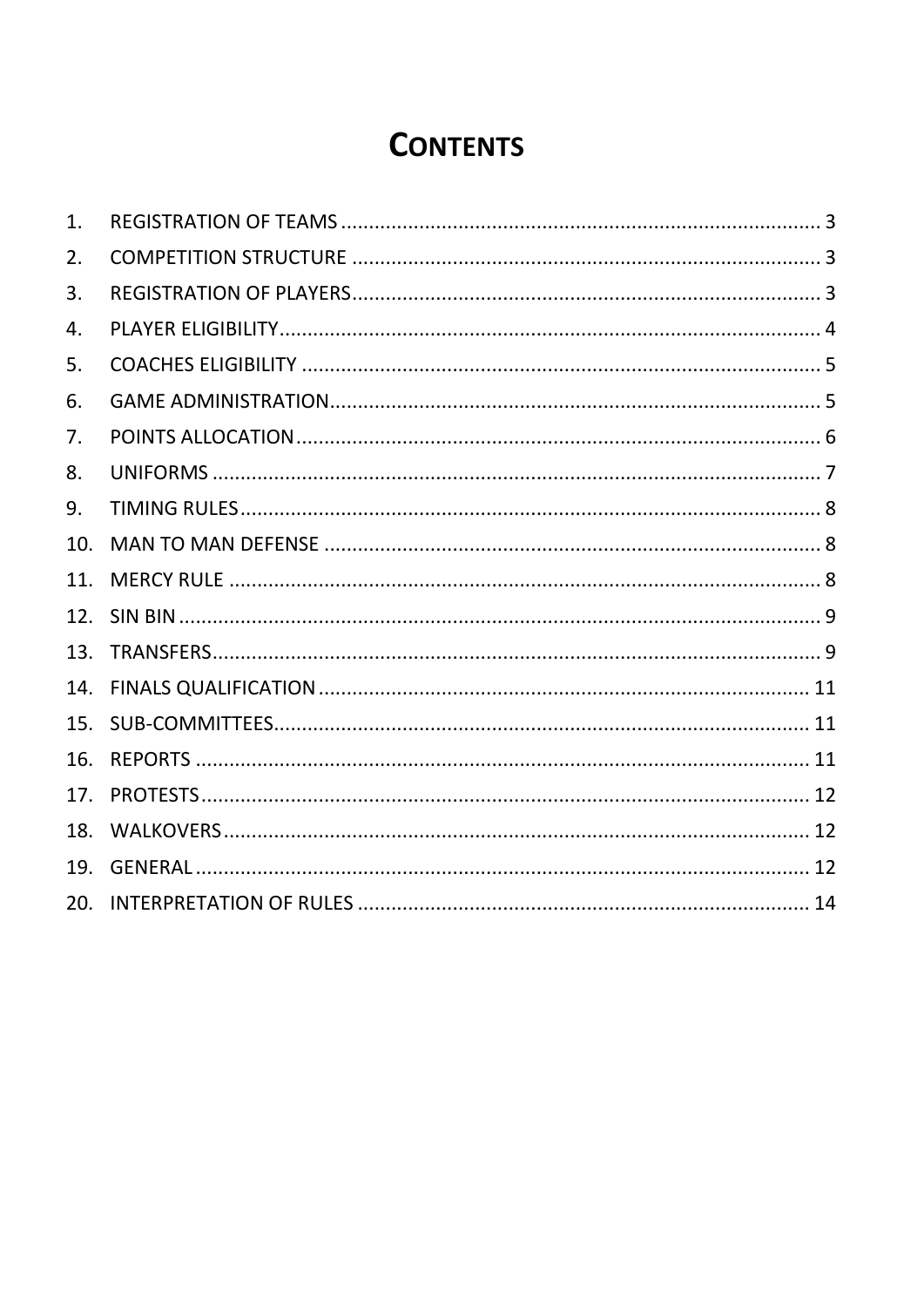#### **1. REGISTRATION OF TEAMS**

- 1.1 Teams may seek entry to competitions by lodging the prescribed form and fees, as determined by the Melton Basketball Association (MBA), by the stipulated date.
- 1.2 When clubs are registering teams, teams must have a minimum of five (5) players registered to each team. Four (4) of those registered players must be of required age to play in each age group.
- 1.3 All junior Teams (Under 8 to Under 18) must be affiliated with an MBA recognised Club. The Club will submit and pay registration on the team's behalf.
- 1.4 Senior Registration forms must be lodged using the online registration (SportingPulse) system and accompanied by the registration fee in full, before being accepted.
- 1.5 The MBA Board of Management reserves the right to place a financial bond on a Team/Club or individual or refuse entry to the competition as it sees fit.
- 1.6 As a condition of entry, each Team or Club agrees to abide by the Competition Rules as written and as interpreted by the MBA Board of Management.
- 1.7 All teams must have a team delegate/manager who is at least 18 years of age.

#### **2. COMPETITION STRUCTURE**

- 2.1 The MBA Board of Management shall determine the structure of the competition, based on the number and quality of the teams entered.
- 2.2 Competition Seasons will be known as summer and winter. Based approximately on school terms 4 & 1 and 2 & 3 respectively.
- 2.3 The first 4 rounds in each season will be known as the 'grading phase'. After the Grading Phase is complete, teams may be moved to a different grade and late entries may be accepted after review by the administrator and MBA Board of Management.
- 2.4 Finals will be played in all competitions except for Under 8s. Finals structures will be determined based on number of teams and the age group or grade.

#### **3. REGISTRATION OF PLAYERS**

- 3.1 Players must be added to team lists using the Online System by the commencement of Round 1.
- 3.2 It is the responsibility of the Team (senior) or Club (junior) Delegate to ensure all players are registered and named are appearing on the online system.
- 3.3 Junior Clubs must have paid their teams registration fees by the stipulated date. Failure to do so may result in all teams in that club being ineligible to play until the Club is financial.
- 3.4 Senior Teams must have paid their registration in full (plus any applicable bonds) before the commencement of Round 1.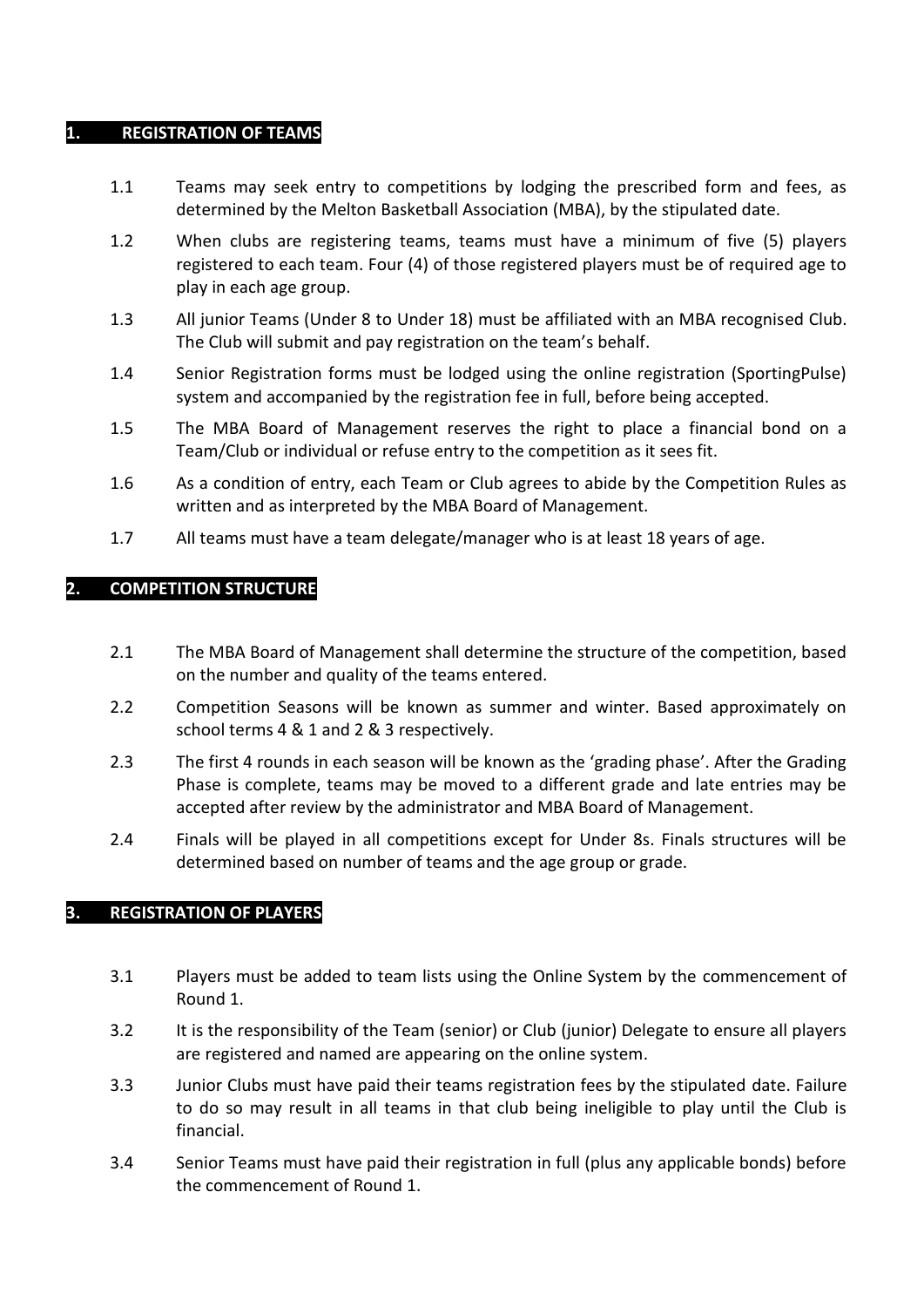3.5 Players in any competition will not be permitted to take the court if they have not registered to their Team (senior) or Club (junior) successfully using the online system. Players must be registered in Order to take the court.

#### **4. PLAYER ELIGIBILITY**

- 4.1 To be eligible to participate in a junior age competition, a player must be under the competition age as at the 31st December of the year the season ends.
- 4.2 Players or their Parents/Guardians must produce original documents as proof of age promptly on receiving such a request from the MBA.
- 4.3 An ineligible player will result in the forfeit of all games in which the infringing player participated. For percentage purposes, the score will stand if the offending team lost the game, otherwise the score will be recorded as a 20-0 win to the opponents.
- 4.4 Junior players may only play in the next age group above their own, providing it is with either their existing Club.
- 4.5 Junior players must be 15 years or older to be eligible to play in senior competition or at the discretion of the MBA Board of Management on a case by case basis.
- 4.6 No senior player may play more than one game per night in any Senior MBA competition. If found playing a second game this game will be forfeited.
- 4.7 All MUVJBL players MUST play & qualify in a minimum of 7 games in the WINTER season of the MBA Domestic Competition to be eligible to represent the Melton Basketball Association in that year of MUVJBL competition.
- 4.8 All senior representative (Big V, SEABL, NBL) players who have played in the previous 24 months MUST play in the A Grade competitions and MUST display good sportsmanship at all times.
- 4.9 ALL CBL representative players who have played in the previous 24 months MUST play in the B Grade competition or higher and MUST display good sportsmanship at all times.
- 4.10 The Under 10 Competitions and above are played as same sex competitions only with exception to senior mixed teams.
- 4.11 When required the competition structure may be changed to accommodate team composition.

#### **5. COACHES ELIGIBILITY**

5.1 All junior coaches must have completed a modified referee's course to be delivered by MBA Referees Advisor, before being able to coach in the Junior Domestic Competition.

All NEW coaches MUST complete the modified referee's course within the first 4 weeks of each domestic season.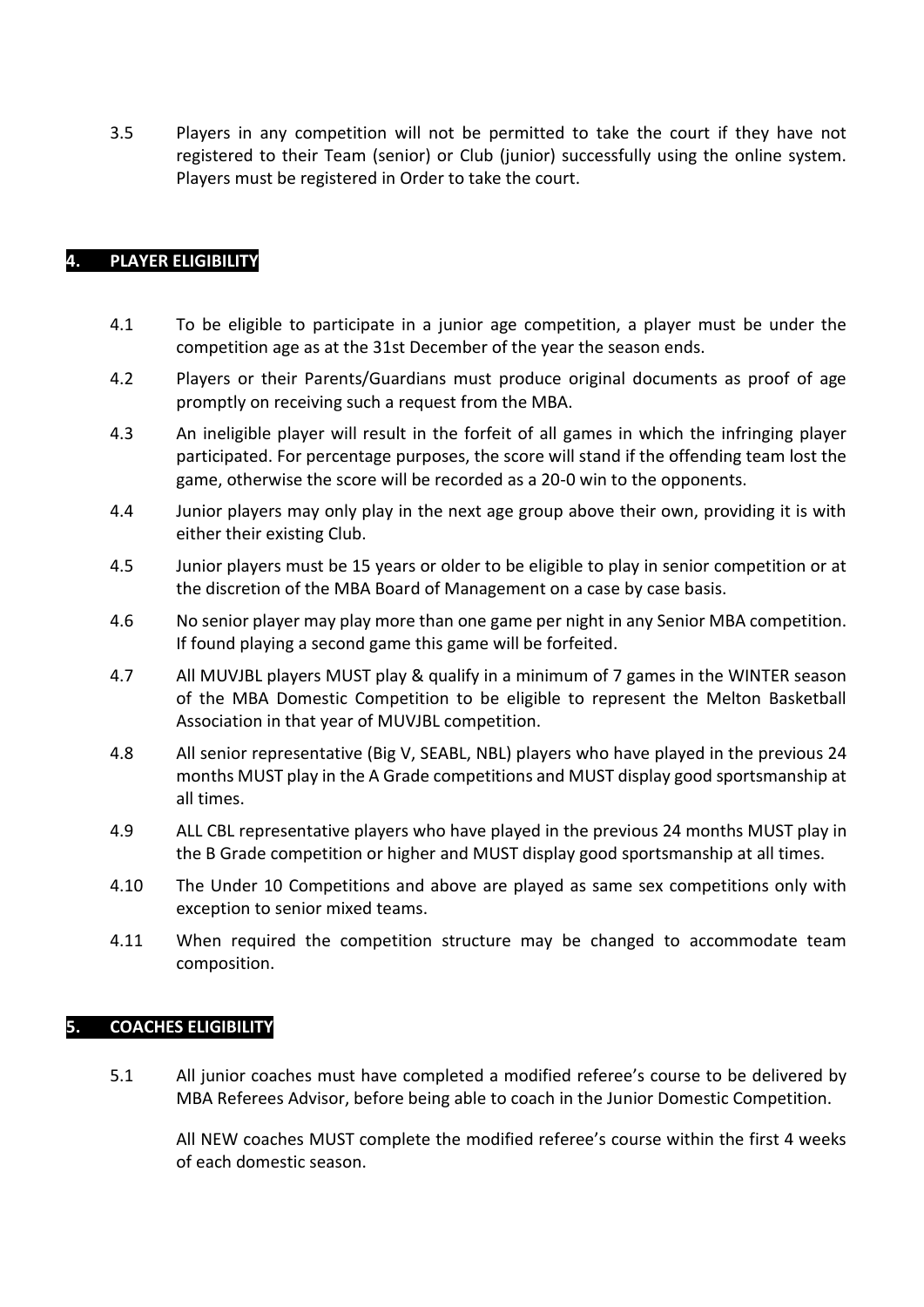#### **6. GAME ADMINISTRATION**

- 6.1 The matches will be conducted under the Official Basketball Rules (FIBA). The MBA Board of Management may approve changes to rules governing conduct of basketball where deemed to be in the interests of the game.
- 6.2 Each team is responsible for payment and completion of the active players, any new player's registrations and all players' numbers for their respective teams into Stadium Scoring before the commencement of the designated start time. Late start penalties will apply as per Competition Rule [6.6 below.](#page-4-0)
- 6.3 Players' names must be entered into the game before the commencement of the second half of the game. Names may not be added to the game after this time. Players arriving late are not restricted from taking the court if they are registered to the team.
- 6.4 No more than 10 players are entitled to play in any one game.
- 6.5 Each team is responsible for providing a competent person **at least 14 years of age or has completed a score bench course** to operate as the score-bench official. A game cannot commence until each team has provided a scorer. Late start penalty will apply as per bylaw [6.6 below.](#page-4-0)
- <span id="page-4-0"></span>6.6 A late starting team will be penalised two (2) game points per minute or part thereof after the starting time. After a ten (10) minute delay a walkover will be awarded.
- 6.7 Teams must have at least four (4) players on the court before a game can commence.
- 6.8 A junior player cannot play for more than one team in the same age group without a transfer. If found playing a second game this game will be forfeited.
- 6.9 A Size 6 ball will be used for the Under 8, 10, 12 & 14 age groups and all Girls/Women's competitions. A size 7 ball will be used for all other Boys/Men's competitions.
- 6.10 An eight (8) second in the KEY rule will apply for Under 8 competitions, a five (5) second in the KEY rule will apply for Under 10 & 12 age groups and a three (3) second in the KEY rule will apply for Under 14 age group and above.
- 6.11 Under 8 competitions will shoot free throws from the yellow netball line.
- 6.13 For the Under 8 competition ONLY every player will be given 2 foul shots. 1st half game time will be 15 minutes, 5 minutes for the half time break (which is when shots will be taken) and 2<sup>nd</sup> half game time will be 20 minutes in duration.
- 6.14 Under 10 & 12 competitions will shoot free throws from a black line marked on the court.
- 6.15 Under 8 competitions will have the ring height lowered to 8.5 feet.
- 6.16 Scores will not be displayed on the scoreboard for Under 8 competitions.
- 6.17 In Under 8 competitions, one (1) coach per team is able to enter the court area to more actively instruct and communicate with players. They are not to contact the ball or obstruct play in any way.
- 6.18 In the event of a match being unable to commence at the scheduled time through no fault of either team, the referee may commence the game when play is possible. If after 10 minutes the game still cannot commence, it shall be declared a drawn game.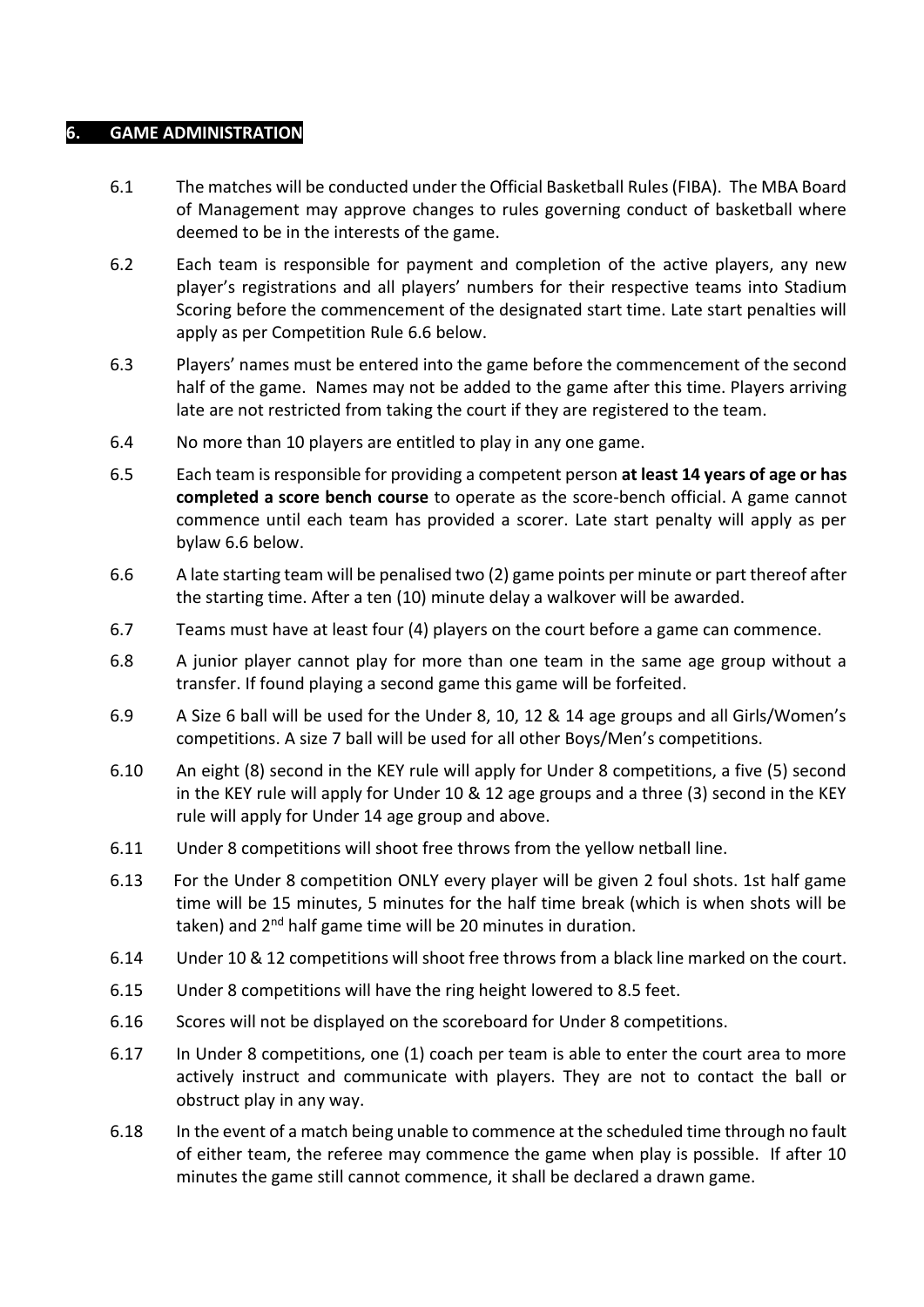6.19 Games may not be played at any other venue or time to that specified by the fixture unless approved by the MBA Board of Management.

#### **7. POINTS ALLOCATION**

- 7.1 The winning team will be awarded three (3) premiership points and the losing team one (1) premiership point. Two (2) premiership points will be awarded to each team in the event of a draw.
- 7.2 In the case of a walkover the non-offending team will be awarded three (3) premiership points with the score of 20-0 for percentage purposes. The offending team will not receive any points.
- 7.3 If both teams fail to appear then neither team will receive any points. Both teams incur a walkover fine.
- 7.4 A bye shall be awarded three (3) premiership points.
- 7.5 If a team forfeits during a game and is, currently leading on points then the opposing team will be awarded three (3) premiership points with a score of 20-0 for percentage purposes. The forfeiting team will be awarded one (1) premiership point.
- 7.6 If a team forfeits during a game and is currently behind on points the winning team's score at that time will stand and the winning team will be awarded three (3) premiership points. The forfeiting team will be awarded one (1) premiership point.
- 7.7 Where games are cancelled due to extenuating circumstances (e.g. power failure etc.), the complete round will be cancelled if all teams in the said grade are affected. Those teams which have had their games cancelled will be awarded 3 premiership points each (including the bye team which will receive 3 premiership points). All players registered at that date will be deemed as having played.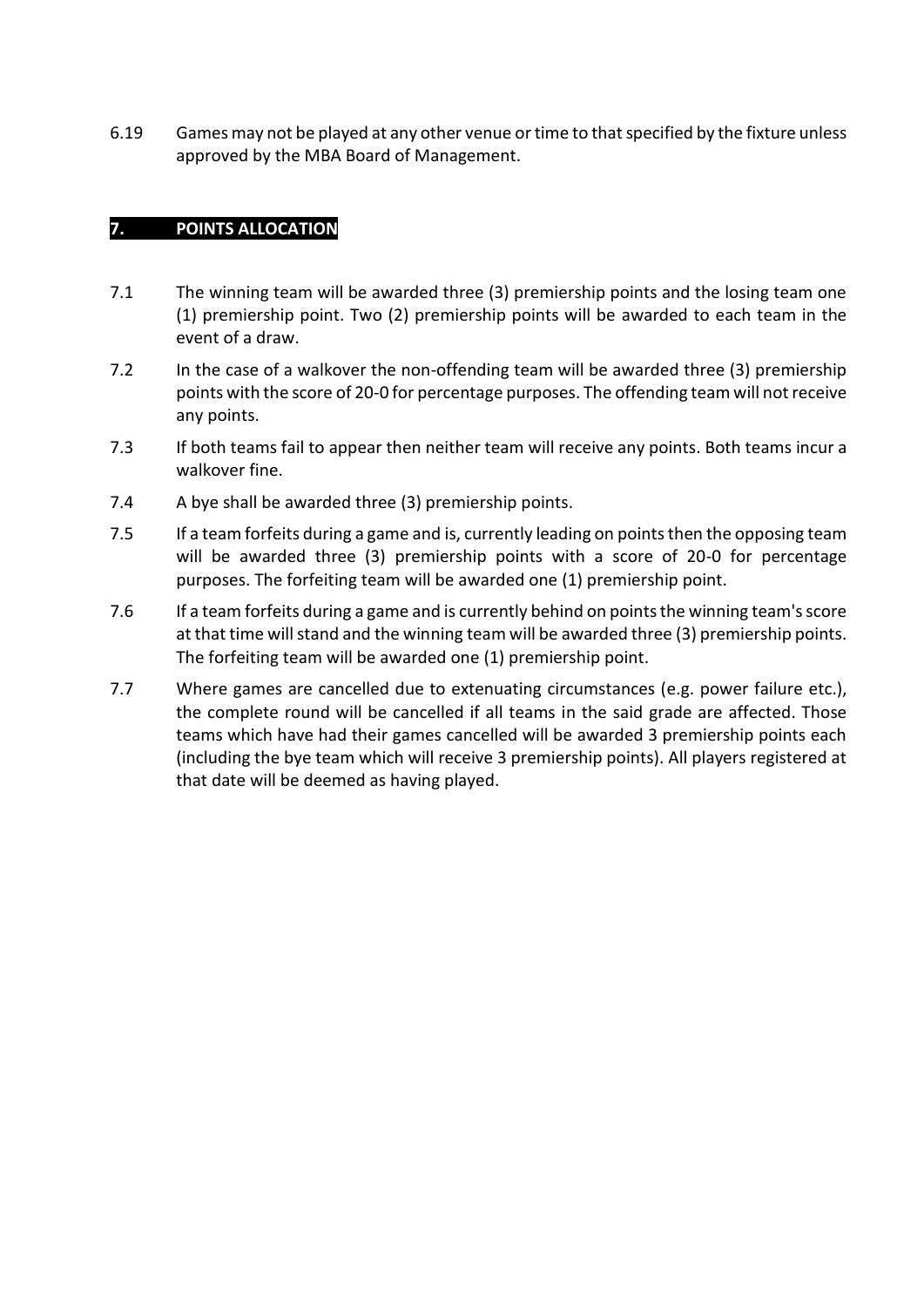**In respect of Articles 7 to 11 inclusive: only referees or the Referees Supervisor will make decisions during the progress of the game. Any disputes MUST be in writing to the MBA after the game has been completed \*\* all penalties for Uniform must be before the commencement of the 2nd half of play.**

#### **8. UNIFORMS**

- 8.1 Five (5) game points per player for incorrect shorts will be awarded to the opposing team effective from the first game of the season. For new Teams or new Players refer to 7.2.
- 8.2 New teams, or new players in established teams, must play in their correct uniform by the 5th round of the current competition. However, if extenuating circumstances require an extension of time, written permission must be obtained from the MBA Board of Management prior to round 4.
- 8.3 Each team must have a set of Uniforms which is consistent in style, colour, lettering, approved numbers **"as per FIBA rules"**
- 8.4 A player may not take part in any match with an incorrect uniform singlet, subject to section 7.1 and 7.2 of these Competition Rules. All Singlets must be uniform and the same dominant colour.
- 8.5 A player may not wear shorts that have pockets and all shorts must be the same uniform colour. Bike shorts and thermo skins are only permitted to be worn under team coloured shorts. Full leg skins are allowed; upper body skins must be sleeveless – **arm sleeves must be accompanied by a medical certificate.**
- 8.6 Singlets or tops must be uniform and of the same colour (i.e. dark blue and light blue are considered different colours). All numbers must be the same colour and size contrasting to the singlets or tops. No player can take the court without a number. Taped numbers are not permitted. Numbers must be front and rear of singlet.
- 8.7 Taped fingernails are not permitted. Players must remove such tape and if any fingernails are of such a length that might be considered likely to cause injury they must be trimmed below the top of the fingers or covered with sports gloves otherwise the player must not take part in the game.
- 8.8 Only sport footwear with non-marking soles may be worn on the courts. Players with incorrect footwear will not be permitted to take the court.
- 8.9 A Player is permitted to wear a short-sleeved T-shirt under their uniform singlet. **Where possible the T Shirt should be white/black or blue in colour.**
- 8.10 Players are permitted to wear bike shorts or thermo-skins under their uniform provided they are of the same team colour & shorter in length than their own singlet/shorts.
- 8.11 No player will be permitted to take part in any match whilst wearing neck chains, rings, other ornaments or jewellery, or any surgical appliance (including plastic items) which may in any way be considered as dangerous or likely to cause injury. These items must be removed from the person. Earrings and facial piercing must be completely taped over if unable to be removed. Plain wedding bands are exempt/hair pins or bands cannot be made of metal: plaited hair is allowed – however if plaits are deemed to endanger other players – the referee can instruct the plait to be tied up in a bun or undone.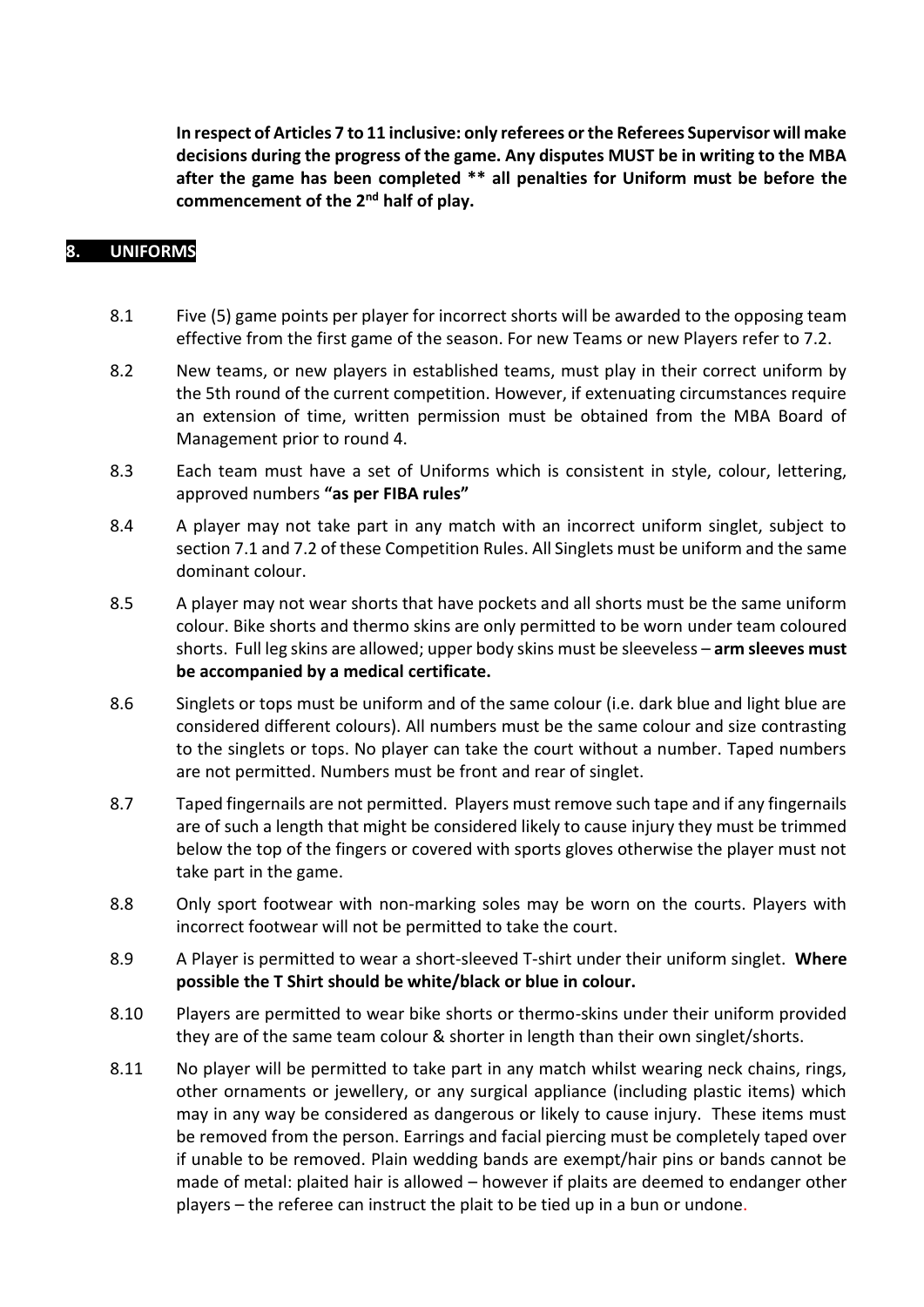#### **9. TIMING RULES**

- 9.1 Games will be of two halves of twenty (20) minutes with the clock stopping for all whistles during the last one (1) minute of the first half and the last three (3) minutes of the second half. Where a time-out is in progress prior to either of these points in time the clock will stop when it reaches these marks.
- 9.2 Timing for the finals will be two twenty (20) minute halves with the clock stopping for all time-outs throughout the game and for all whistles in the last one (1) minute of the first half, and for all whistles in the last three (3) minutes of the second half.
- 9.3 Two time-outs per team per half are allowed.
- 9.4 The referee will start the clock two (2) minutes before the starting time and give both coaches a one (1) minute warning.
- 9.5 Overtime for drawn finals games will be played over a period of three (3) minutes. Each team will be permitted one (1) time out per overtime period.
- 9.6 At the discretion of the MBA the 24 second Shot Clock can be implemented for Junior or senior competition.

#### **10. MAN TO MAN DEFENCE**

- 9.1 At no stage is a half court zone defense permitted during an MBA Junior Domestic game. **This rule applies to 10, 12 and 14 age groups.**
- 9.2 Full court zone press is allowed, as long as it breaks down into half court man-to-man. **This rule applies to 10, 12 and 14 age groups.**
- 9.3 The 'man to man' Policy does not apply when:
	- A team only has 4 players on the court.
	- A team only has 5 players suited up, they can play zone in the first half and must play man-to-man in the second half.
- 9.4 The man to man policy will be regulated by referees.
- 9.5 If the Referee deems that a coach/captain has breached 9.1and/or 9.2 then a warning will be issued to the respective coach.
- 9.6 If the coach/captain continues to breach 9.1 and/or 9.2 then the officiating referees will issue a technical foul on the coach that has breached the rules.
- 9.7 If a second breach occurs, the officiating referee will issue a second technical foul without a warning. The offending coach/captain will then need to leave the court area before play can continue to commence.
- 9.8 At no stage is a Coach/Player/Spectator to approach the opposition team or referees to discuss the alleged incident during the game or after the game. Offenders may be put on report.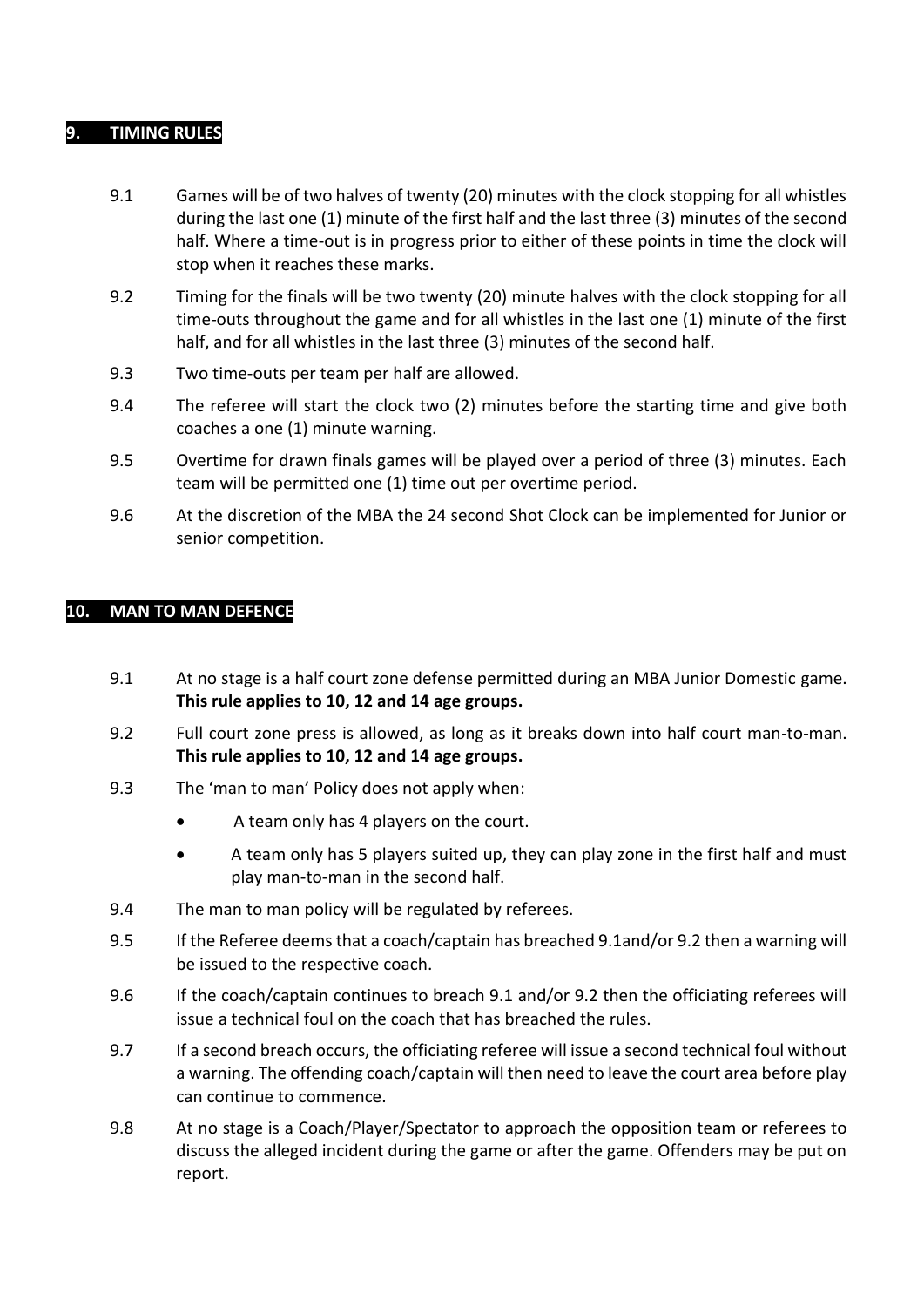#### **11. MERCY RULE**

11.1 For all teams playing in Under 8, 10, 12 & 14 age groups, once a team is leading by 20 points or more, the leading team is required (on all of their made baskets and on all of their opponent's side line and end line situations), to drop back in defence and not exceed the 'quarter court' line. The penalty for non-compliance is a violation and the trailing team is to in-bound the ball. Subsequent violations will result in a Technical Foul on the offending coach. Teams must still comply with rule 9.1.

#### **12. SIN BIN**

- 12.1 In any MBA competition, when a referee awards a technical foul to a player, the player is required to sit on the bench (Sin Bin) for five (5) minutes playing time.
	- In junior competitions the player can be substituted.
	- In senior competitions, no substitution will be permitted

#### 12.2 **EXCEPTION TO RULE 11.1 A GRADE MEN**

 $1<sup>ST</sup>$  Technical foul – normal penalty – no sin bin ruling

2<sup>nd</sup> Technical foul – player will be disqualified, ejected from court and will receive an automatic 2 game suspension (not including bye game)

- 12.3 In any MBA competition (both seniors and juniors) a player who receives two technical fouls or a disqualifying foul, any player ejected for any reason will automatically receive a 1 game suspension from all competitions in which they participate in A Grade 2 game suspension.
- 12.4 Any teams/players whom caused game to be called off by the officials will be reported and appear before a Tribunal.

#### **13. TRANSFERS**

- 13.1 Transfers are seen as a last resort option for junior players and every effort must be made to resolve issues with the players' current team or club before seeking a transfer.
- 13.2 In senior competitions, all players will be regarded as 'free-agents' at the completion of each season. Transfers for senior players are only required when changing teams during the season.
- 13.3 No transfer requests will be accepted before the commencement of Round 2 of the grading season unless exceptional circumstances can be proved to the MBA Board of Management.
- 13.4 If a player is cleared to another team or club after the season has commenced, games towards finals qualification with the original team will **NOT** be recognised.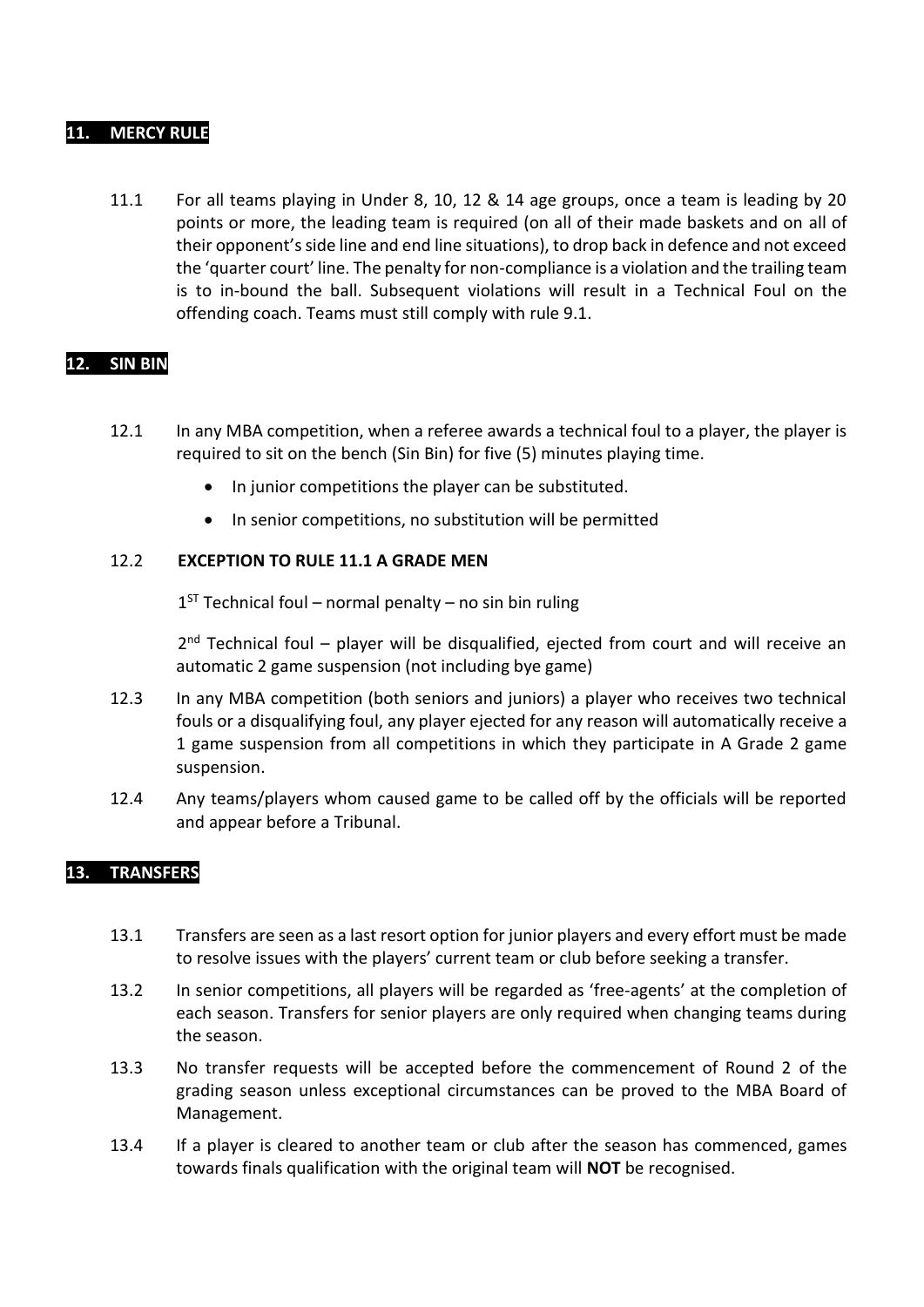- 13.5 Where a club has more than one team in an age group, a player cannot transfer between teams after the conclusion of round four (4) (grading phase).
- 13.6 For a junior transfer to be complete, the originating club must complete a Request for Transfer form, which can be found on the MBA Website. The transfer form is then to be submitted to the club that the player wishes to transfer to, for their approval/rejection. The receiving club then submits transfer form to the MBA office for final approval within 7 days. Final approval will be given by Office Manager and current Executive Board Member.
- 13.7 The player is not eligible to play until the request for transfer has been finalised by all parties.
- 13.8 If the player's originating team or club denies the transfer application, full reasons for such refusal must be stated on the request for transfer for.
- 13.9 If the transfer application is denied by the MBA, the player has the right to appeal the decision in writing within seven (7) days of being advised.
- 13.10 Transfer disputes must be finalised by the MBA Board of Management within two weeks of the date of application of transfer.
- 13.11 The Board of Management will deal with all protests, disputes, appeals and investigations, and the decision of this Board of Management will be final and binding with no further appeal to the MBA Board of Management.
- 13.12 All MUVJBL players MUST play & qualify in a minimum of 7 games in the WINTER season of the MBA Domestic Competition to be eligible to represent the Melton Basketball Association in that year of MUVJBL competition.
- 13.13 A player who has been a Junior Representative Player in the previous twelve (12) months will not be cleared to a junior team that already contains 3 or more Junior Representative Players.
- 13.14 Teams may have as many "home grown" representative players in a team as they wish/require, however no new representative players will be cleared to this team from other clubs if it already contains three (3) or more Junior Representative Players. The term "home grown" shall refer to players who have grown up through the club (and subsequently become representative players) or a player who has been with a club for a period of three (3) or more seasons. Once a player has not played for more than one (1) season, player will lose home grown status.
- 13.15 Clubs should be wary about constructing "super teams" as this does not fit with the ethics of encouraging fair competition and sportsmanship.
- 13.16 No representative (committee member, coach, team manager, player or parent) of any junior team or club may approach a registered player of another team or club to seek a transfer to their team or club. The MBA Board of Management will deny any Transfer requests made as a result of such action.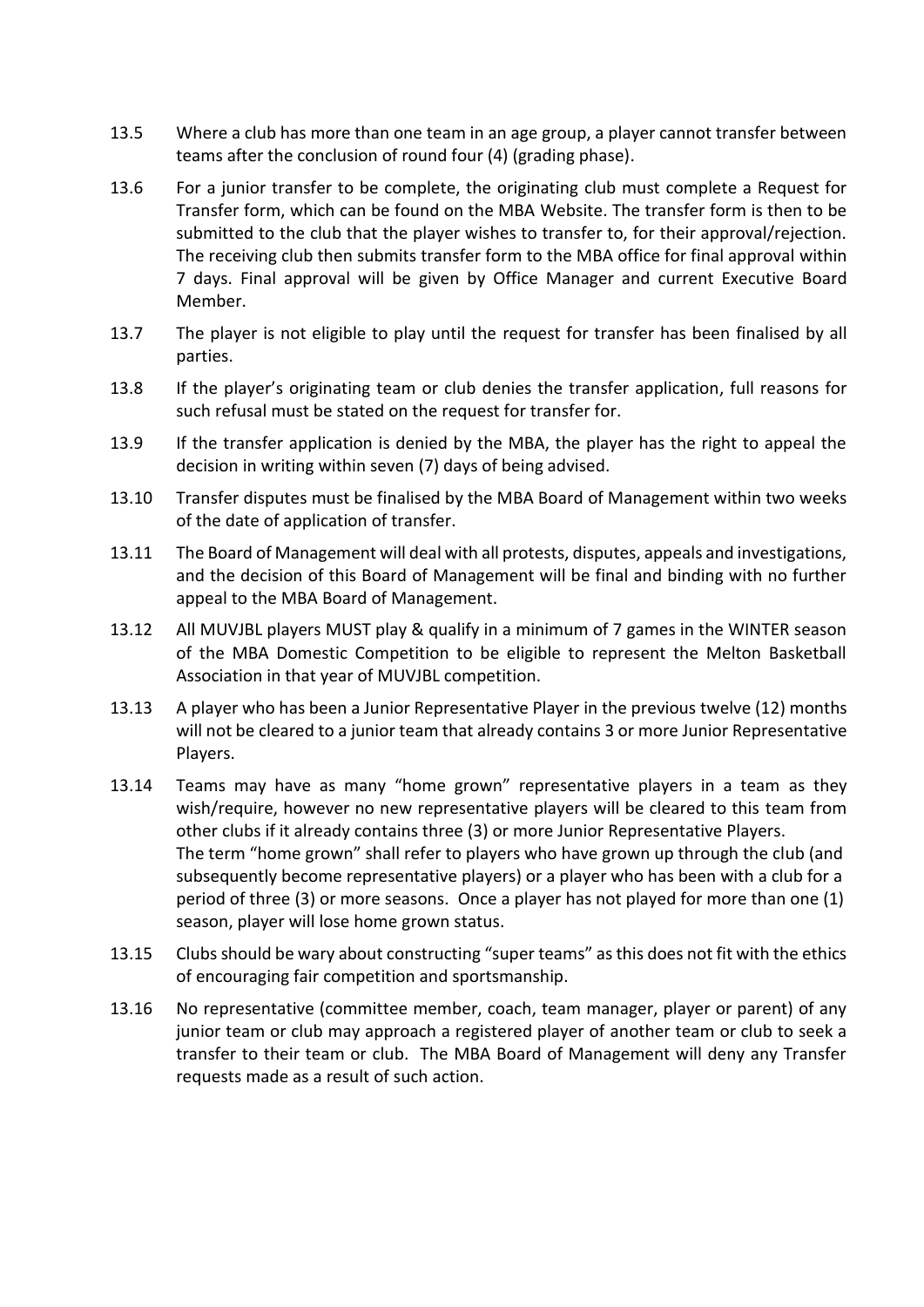#### **14. FINALS QUALIFICATION**

- 14.1 **A player must have played in 50% + 1 fixtured season games to be eligible for finals. THIS DOES NOT INCLUDE THE GRADING PHASE**
- 14.2 All players must be entered into the game by the officials on Stadium Scoring to have that game count towards eligibility towards finals.
- 14.3 Exemptions (Final Qualification) MBA may consider granting special consideration for finals eligibility in exceptional circumstances to players impacted by injury. Application for exemption must be submitted in writing to the Competitions Committee with medical certificates required as accompanying documentation with the letter requesting special consideration for exemption to finals qualification. The medical certificate may be accepted as evidence of the injury/illness. The application and medical certificate must be submitted a minimum of seven (7) days prior to the first day of finals. Each application will be considered on a case by case basis only. Melton Basketball does not guarantee it will approve any requests for exemption to the eligibility criteria and all steps to qualify must be taken.

**NOTE: This rule is to make sure they teams are entered with a team that will not rely on players playing up from the age group below. Teams will now have to have at minimum 4 players of the age group they are entered into.**

- 14.4 A fixtured 'bye' will **NOT** be counted as a game toward finals qualification.
- 14.5 Where a team has less than 5 available qualified players for a finals match, an exemption will be granted to the next most available qualified player.

**NOTE: The next most available player will come from the same team but may not have qualified for finals and will be assessed as to how many games they have played and if they are available for that game**.

#### **15. SUB-COMMITTEES**

15.1 The MBA Board of Management will appoint Sub-Committees to handle grading, protests, transfers, appeals, tribunals etc. as required.

#### **16. REPORTS**

- 16.1 The MBA Board of Management will use/adopt the Basketball Victoria Tribunal Competition Rules as far as possible, and where appropriate, in handling reports.
- 16.2 Any Player on report will be denied a transfer to any other club until tribunal has been heard.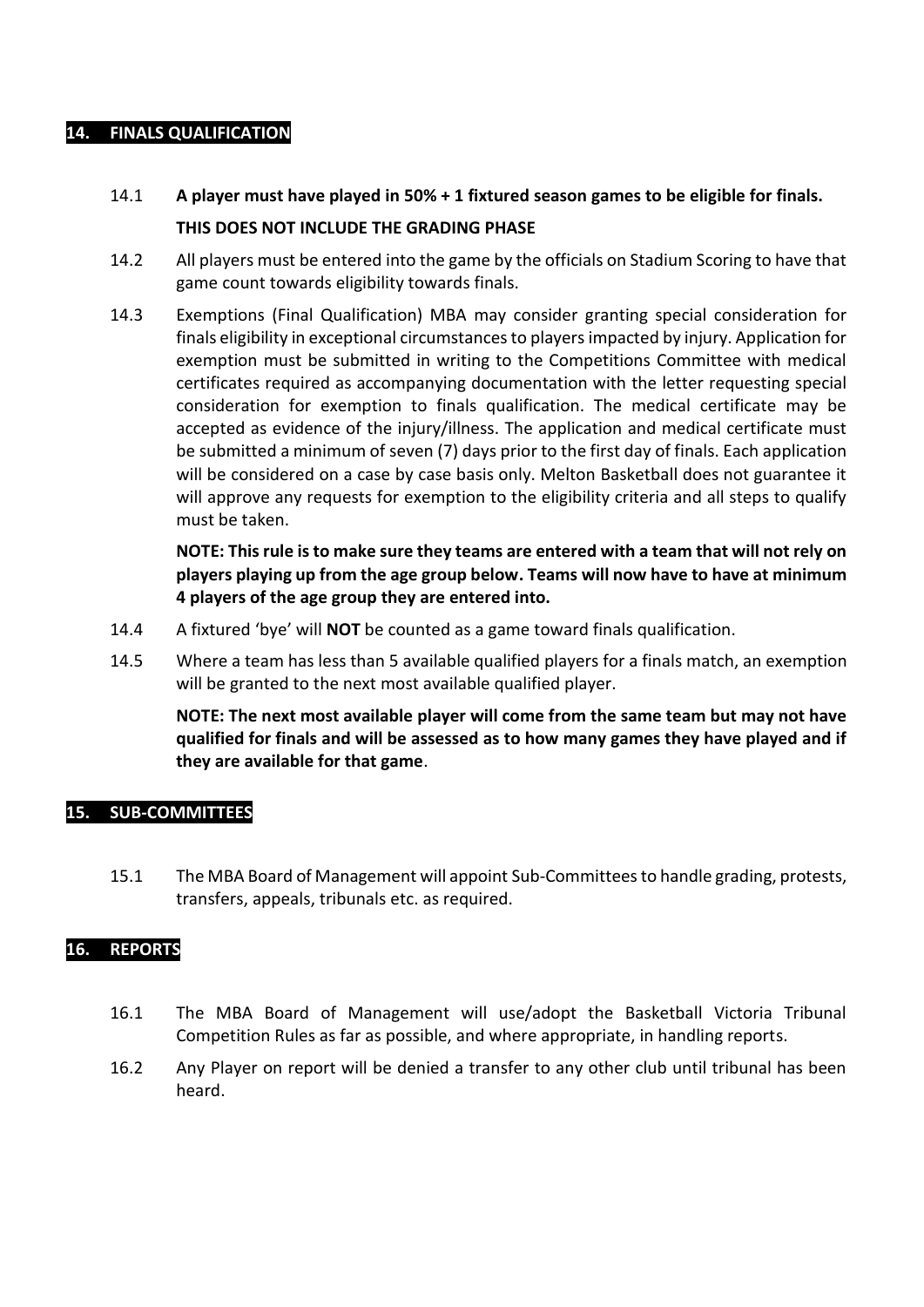#### **17. PROTESTS**

- 17.1 All protests or complaints must be in writing, addressed to the MBA Board of Management and be submitted to the Secretary within *seven* (7) days of the incident.
- 17.2 Appeals against decisions of any Committee must also be lodged with the Secretary of the Melton Basketball Association. This must be done within *seven* (7) days of the receipt of the notification of the decision.

#### **18. WALKOVERS**

- 18.1 Notified walkovers will incur a fine as determined by the MBA Board of Management. To be a valid notified walkover the team giving the walkover must notify the Customer Service Officer more than *forty-eight* (48) hours before the scheduled game.
- 18.2 In the case of a notified walkover, all registered players of the team receiving the walkover will be awarded a game towards finals eligibility.
- 18.3 Un-notified walkovers will incur a penalty as determined by the MBA Board of Management. The team given the walkover will be refunded all of their money if the court is cleared before half time. If the team remains on court, there will be no refund of money.
- 18.4 Where an un-notified walkover is given, all registered players of the team receiving the walkover will be awarded a game towards finals eligibility.
- 18.5 A team giving a second walkover in succession may be required to give the MBA Board of Management reasons why they should be allowed to remain in the competition.
- 18.6 If a walkover fine is not paid within seven (7) days of the walkover date, the team cannot take the court until the fine is paid in full. Premiership points lost are not redeemable.
- 18.7 The MBA Board of Management may disqualify any team from a competition which incurs three (3) or more Walkovers in the one season.
- 18.8 Teams will not be accepted into the new season's competition until prior walkover fines are paid in full.
- 18.9 Players from teams which have outstanding walkover fines must pay their share of the teams fines before they are able to play for any other team within the MBA competition.
- 18.10 A team is not permitted to give a walkover in finals. Any offending team will be disqualified from the finals series.

#### **19. GENERAL**

- 19.1 A team or club representative is required to report any injury to the front desk at the stadium at the time of injury. Accident claim forms are available from the Basketball Victoria website.
- 19.2 The MBA Board of Management may refuse entry of players, officials or spectators to any venue which MBA competitions are operating as it sees fit.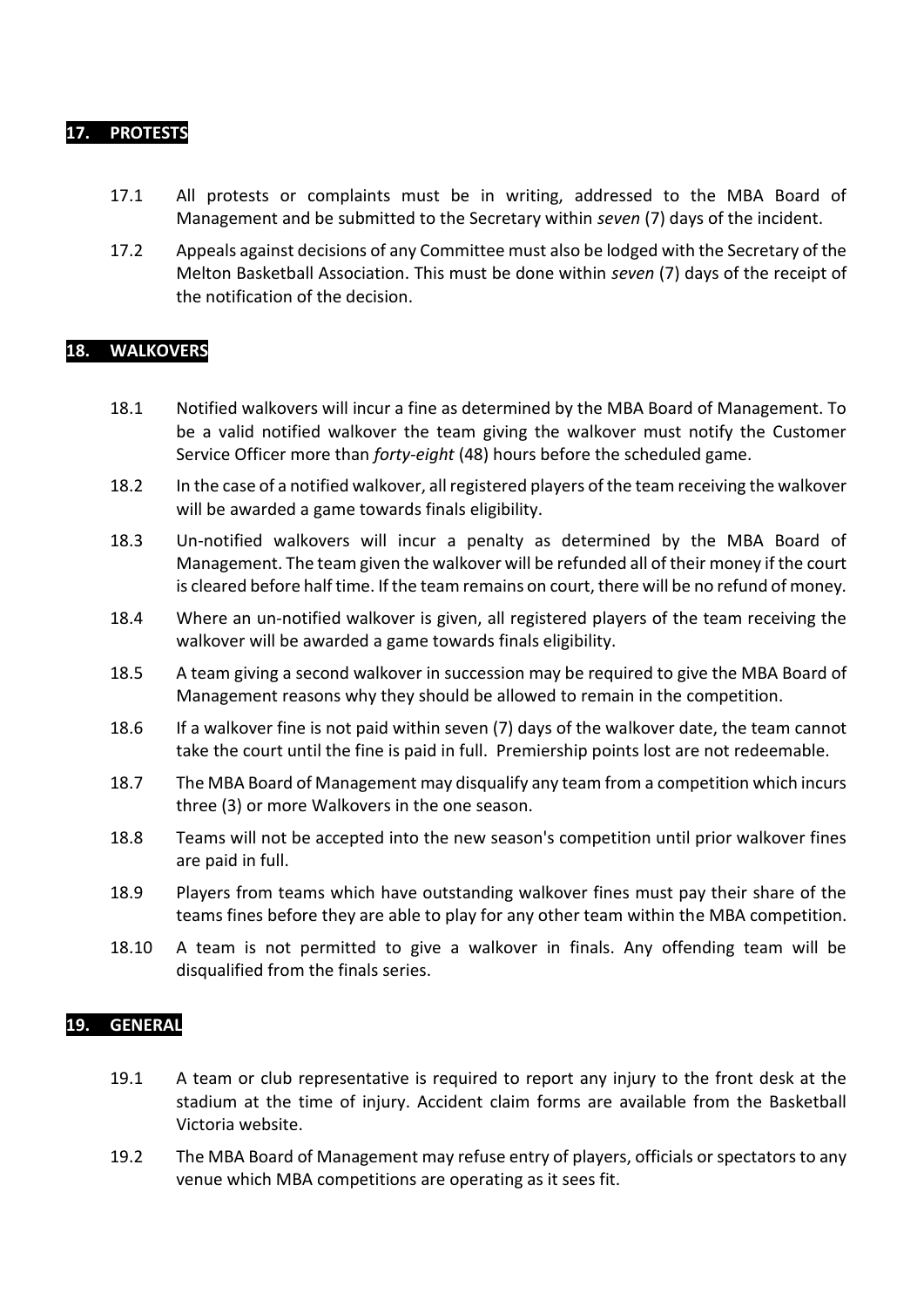- 19.3 All Club officials and junior coaches must hold a valid Working with Children's Card. Coaches under 18years are exempt.
- 19.4 Coaches must be 15 years or older to be eligible to coach any basketball team within the MBA competition or at the discretion of the MBA Board of Management on a case by case basis.
- 19.5 A basketball with blood on it may not be used. A player who is bleeding shall be removed from the court until the wound is covered. A player may not enter the court or remain on the court in a uniform with blood on it, but may replace the uniform with a makeshift top without penalty.
- 19.6 Smoking is not permitted in the stadium or the spectator area of all venues. MBA officials including supervisors and referees are not permitted within the fence line of the venues.
- 19.7 If a player or person is ejected from the venue they that person or player are not allowed to enter back into the venue/s for 24 hours. **THIS INCLUDES ALL VENUES WHERE A MBA COMPETITION IN PROGRESS.**
- 19.8 Persons (Players, Coaches or Spectators) believed to be adversely affected by alcohol or drugs will not be permitted to play or coach and may be removed from the stadium if found to be disruptive or abusive.

Offensive language will not be tolerated from any person or persons in the stadium. The Customer Service Officer, Referee Supervisor or Board of Management member has the right to evict such a person or persons from the stadium.

#### **AT NO TIME can any person in the stadium approach, harass, abuse, threaten any officials, referees, supervisors or committee members.**

- 19.9 A Board of Management person has the right to report any person or persons for any incident which involves bringing basketball into disrepute. The report is to be submitted to the MBA Secretary.
- 19.10 The MBA Board of Management has the right to impose penalties for breach of any of the Competition Rules contained herein which have no specified penalty.
- 19.11 The MBA will abide by all tribunal decisions and/or penalties.
- 19.12 **All complaints must be made in writing to the MBA Board of Management on forms available from your Customer Service Officer or submitted by email.**
- 19.13 The MBA will not accept any responsibility for any personal property or valuables other than such property or valuables directly under its control.
- 19.14 The MBA will not accept any responsibility for any injuries incurred.
- 19.15 All monies owed to the MBA must be paid within 7 days of date of invoice being issued; players or teams may be excluded from taking part in any competition matches until such monies are paid.
- 19.16 The MBA Board of Management will determine from time to time what Registration fees will be paid by teams or players. What admission charges will apply, what trophies and awards will be made, what regulations governing timing of games will apply, and any other matters in respect of fixtures or competition games not specifically referred to in these Competition Rules.